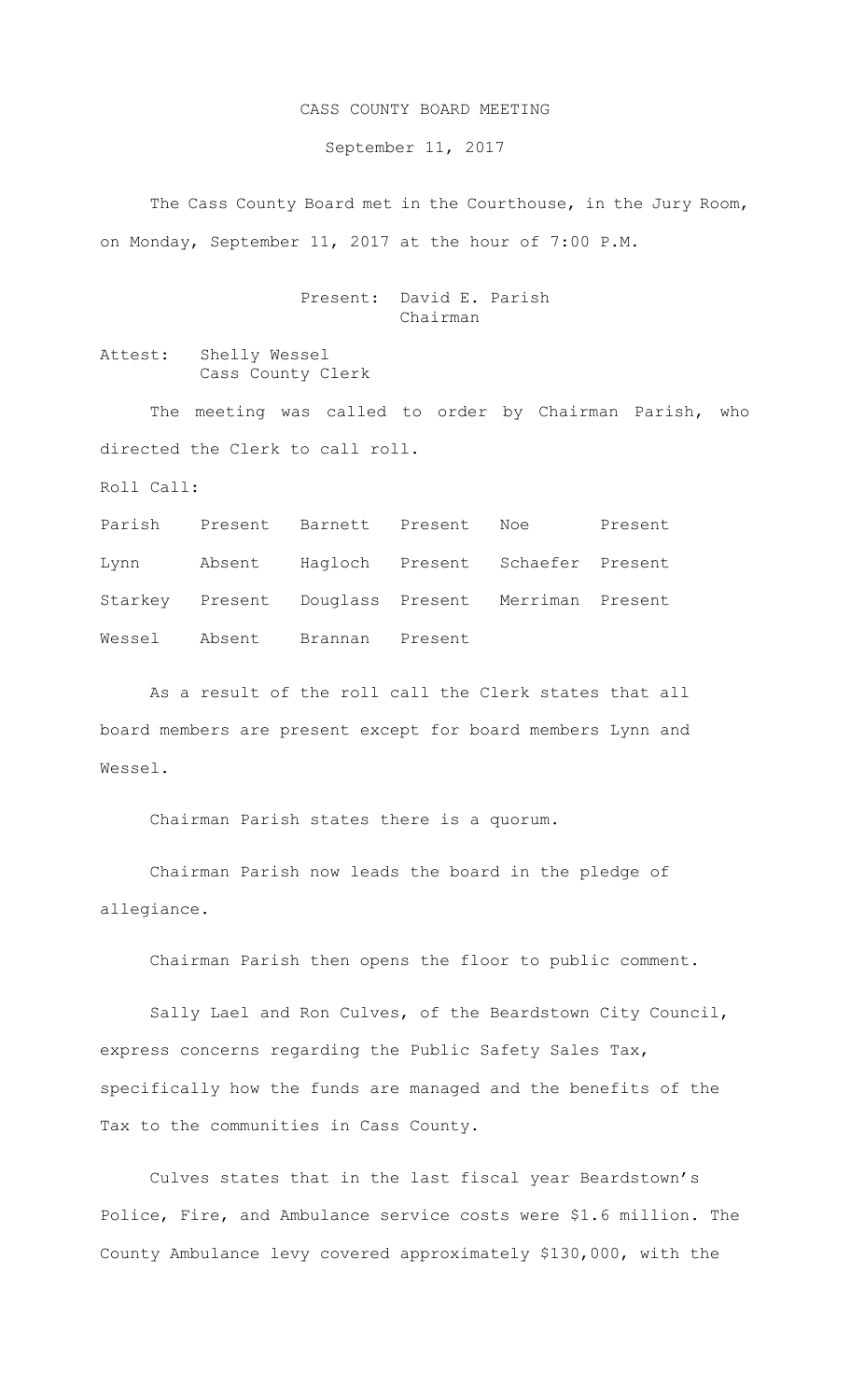rest of the costs covered by billable services. Beardstown Ambulance provides service for 52% of Cass County. Last fiscal year the Ambulance service had a \$120,000 deficit.

The E-9-1-1 Dispatching Service Contract for 2018 will cost the city \$76,000. Beardstown's higher population leads to higher dispatching costs. Beardstown's higher population also means more contributions to the Public Safety Sales Tax.

Culves mentions that members of Beardstown Police, Fire, and Ambulance services are having concerns with the equipment and resources they have to keep themselves safe and the public safe.

Culves states that of the \$740,000 collected by the Public Safety Sales Tax in 2016, a little over \$400,000 went to the County Sheriff's Department. Beardstown has 8 full-time officers, and the officers often operate outside of the city limits. Culves feels the bulk of the Sheriff's services are not allocated to the City of Beardstown.

Culves states the people who have approached Board Members regarding the Public Safety Sales Tax say they have been met with resistance.

Barnett thanks Culves and Lael for voicing their concerns.

Barnett states the Public Safety Sales Tax was chosen to spread costs across the whole county, rather than relying solely on property taxes. When the County proposed the referenda in 2009 the Board promised to reduce the County General Fund Levy the first year by \$250,000, and has fulfilled that promise for several years.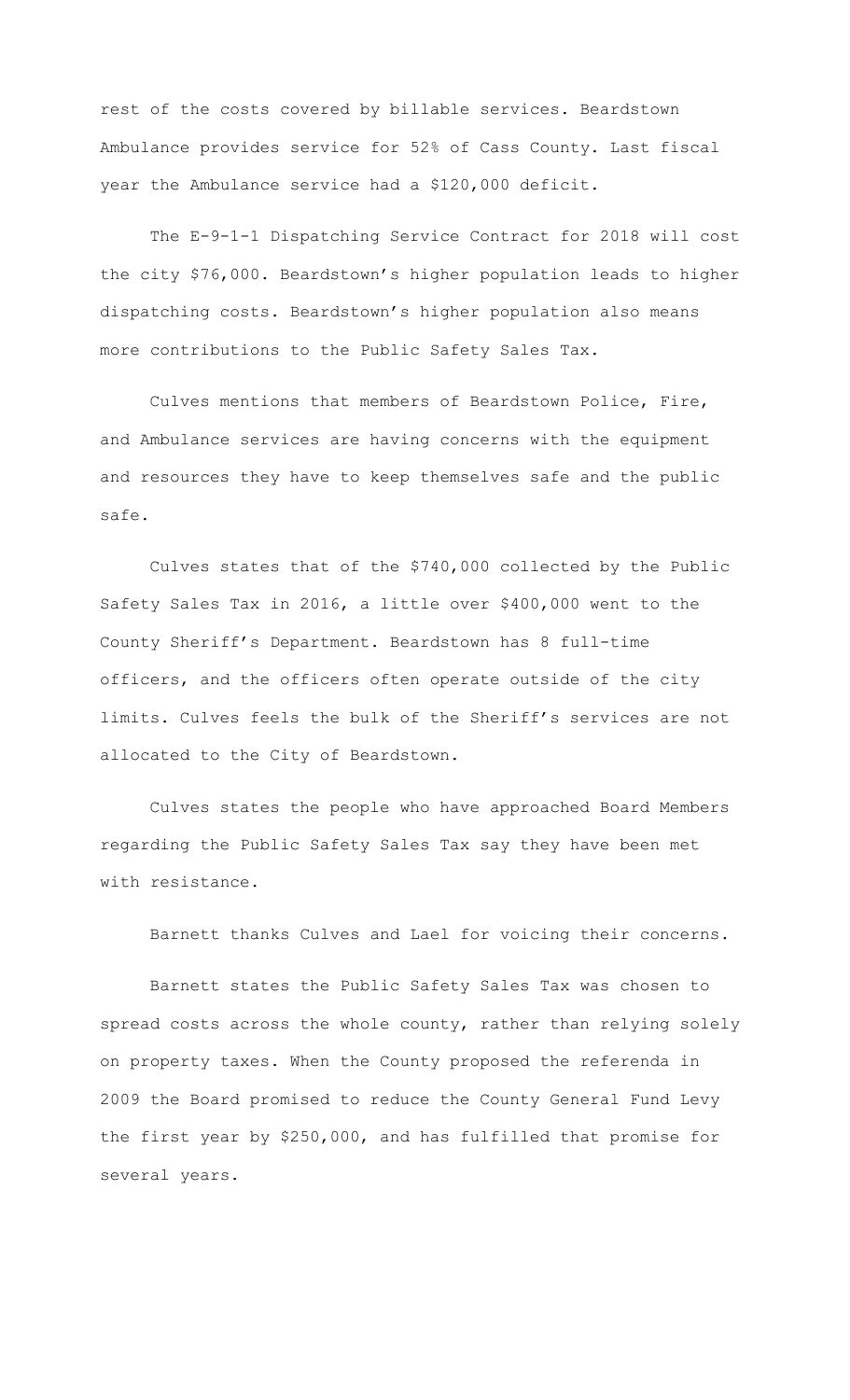The County also offers a \$2,000 grant per year to police, ambulances, and fire departments from the Public Safety Sales Tax funds.

Barnett states the county deputies handle the majority of the transporting of prisoners to and from court. The county also provides the Public Defender, Circuit Court, Probation Officers, State's Attorney and Judge.

Barnett states that prisoner housing cost the County \$8,000 for just the last month.

Barnett states that over the last 7 years, the County has transferred 6 or 7 squad cars including all of the equipment to the City of Beardstown for their police force.

The County Board has also approved the formation of T.I.F. districts, which reduced the amount of tax funds received by the County and increased the amount of tax funds to the City.

Barnett states that the county board has worked closely with the City of Beardstown and we continue to do our part in the partnership with the City of Beardstown.

Lael and Culves again encourage the Board to review the Public Safety Sales Tax line items.

The Clerk next reads the minutes from the August 14, 2017 Cass County Board Meeting.

Merriman makes a motion to approve the minutes and Barnett seconds the motion. The vote is by acclamation and declared carried.

The Chairman directs the Clerk to read the Correspondence.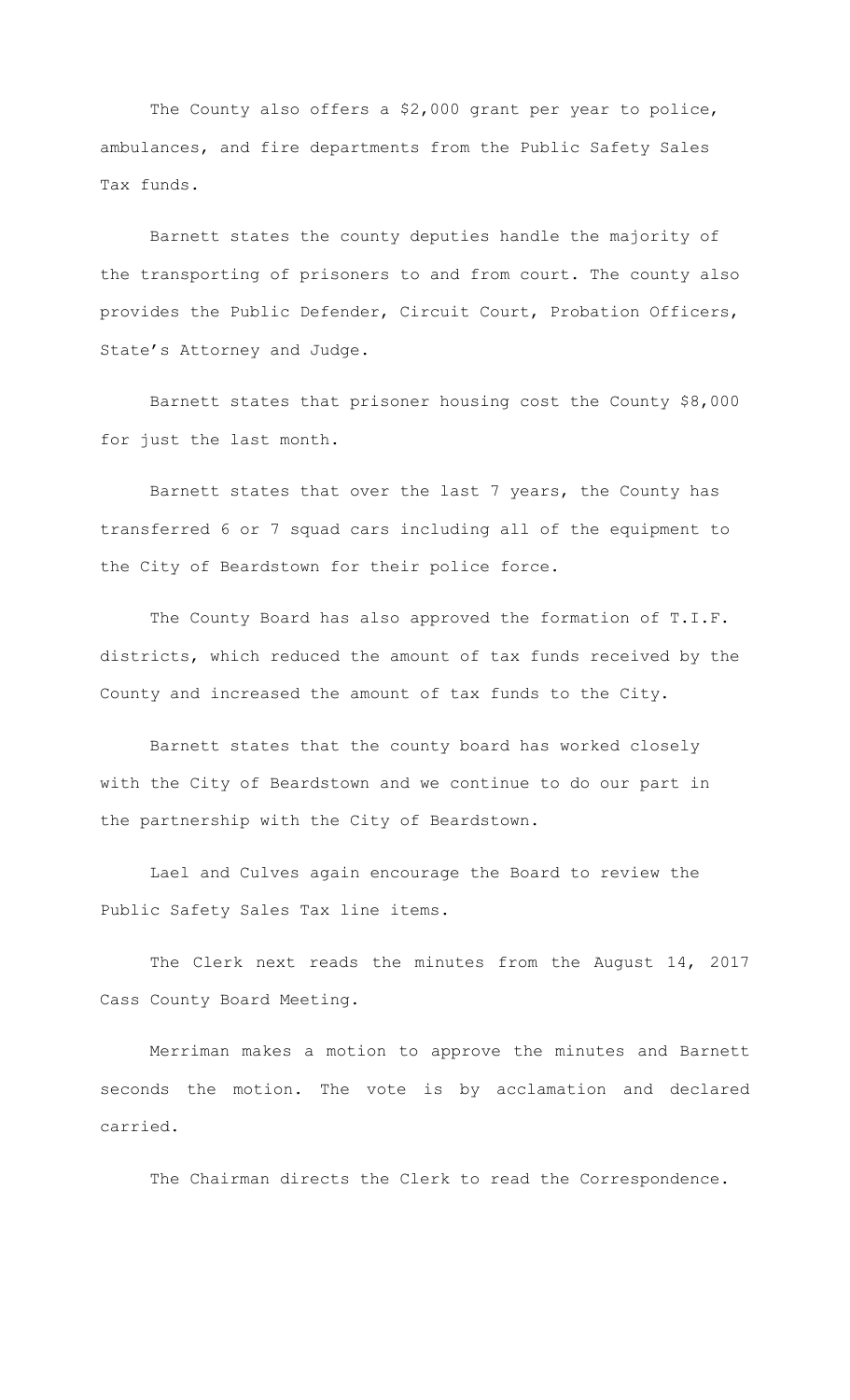The Clerk states the Beardstown Rural Fire District held a lottery for the terms of office. Chambers' term expires in 2019, McClenning's in 2020, and Brannan's in 2021.

Reg Ankrom notified the Clerk that Ameren customers who participated in the electric aggregation will receive a \$3.50 credit per month for the next ten months. This credit is designed to offset the difference between Ameren's rate and the Homefield aggregation rate, since Ameren's rate was less.

Chairman Parish next calls for reports from the standing committees:

Clerk Wessel, reporting for the Courthouse and Jail committee, reports the committee met on September 7th and approved all bills as presented.

Hagloch reports the Road and Bridge committee met on September 5th and approved all bills.

Merriman, Chairman of the Public Safety, Environment and Housing Committee, reports the committee met on August 28th.

Merriman reports Animal Control met on August 24th. Twentyone dogs were picked up, three were returned to owners, two were adopted, and sixteen were euthanized.

Merriman reports Cass Rural Water met. The Newmansville Road extension received a grant for \$182,000, along with a loan for \$165,000. Construction should begin in October or November and should take about a week. The extension will add 23 customers.

Brannan, reporting for the Housing Committee, reports the committee met August 10th and will meet again September 14th.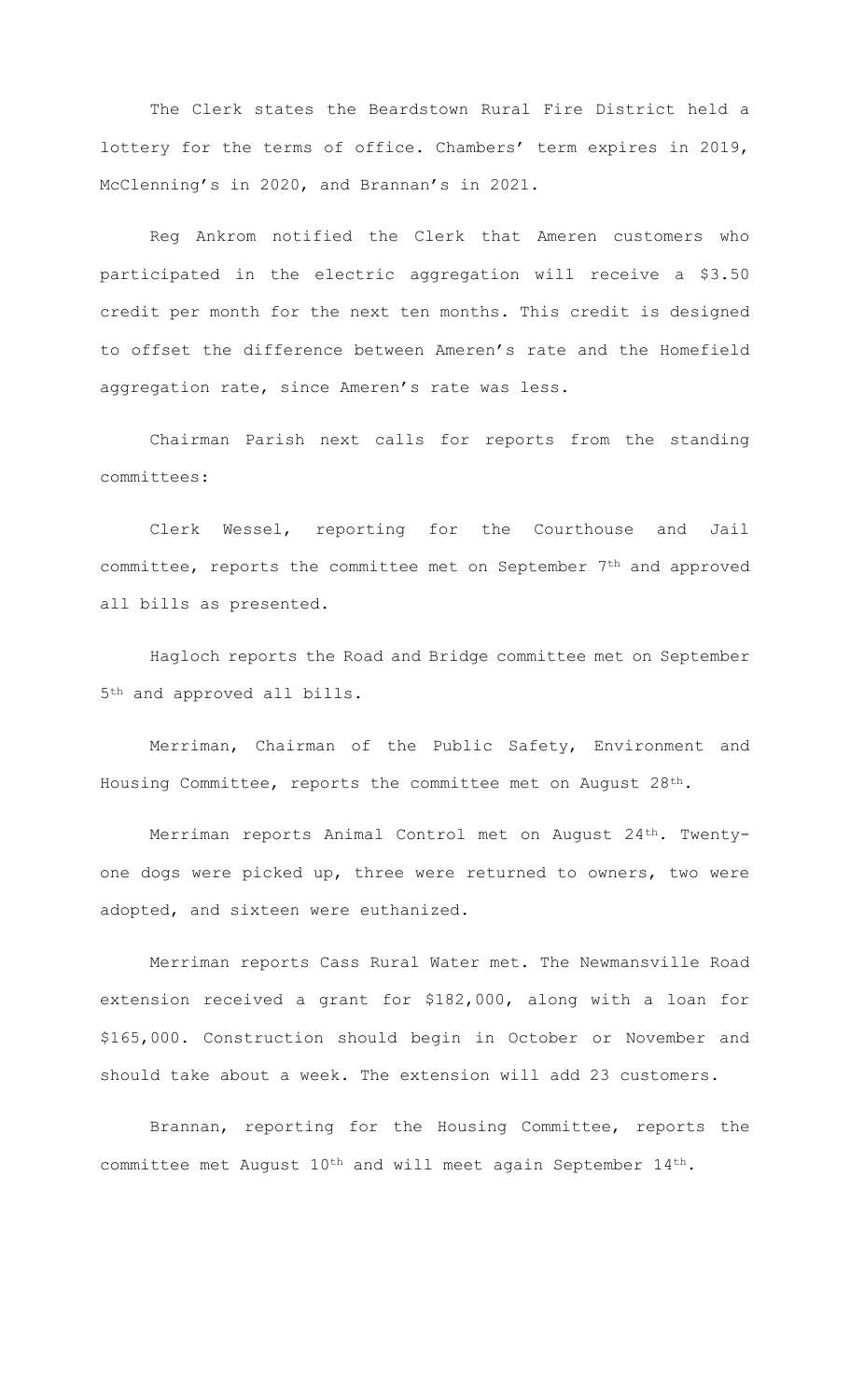Brannan, reporting for the Health Board, reports the Health Department is working on finishing the accreditation for Rochelle Briney.

The total cost per patient overall for Cass County is \$611.38.

Barnett, reporting for MECCA, reports he committee met with Ashland, Chandlerville, and Virginia officials to present the ambulance replacement outline. Beardstown mayor Leslie Harris seems very receptive of the plan. There still needs to be a discussion with T.J. Wessel, the attorney for Arenzville.

Barnett and Parish presented the ambulance proposal and facilities to Chris Troxell, the EMS Director for Mason County. Troxell has to go through the proposal with the Chief Financial Officer and the hospital.

Icenogle mentions if they vacate the current Highway Department building they will still have to find a place for Animal Control. The current requirements for the building are two bays, a full service restroom with showers, three rooms for sleeping, and a wash bay. It may be better to build a completely new building for Ambulance and leave the Ballpark building for Animal Control.

Merriman, Chairman of the Supervisor of Assessments Committee, reports the committee met August 21st. 122 Senior Citizen Assessment Freeze exemptions have been issued. The next meeting is scheduled for September 18<sup>th</sup>, and all Township Supervisors are invited to attend.

There are talked of the Beardstown Township Assessor position being absorbed by the County.

Schaefer, reporting for the Policies and Procedures Committee, asks the Board to read through the Cass County Policy Manual.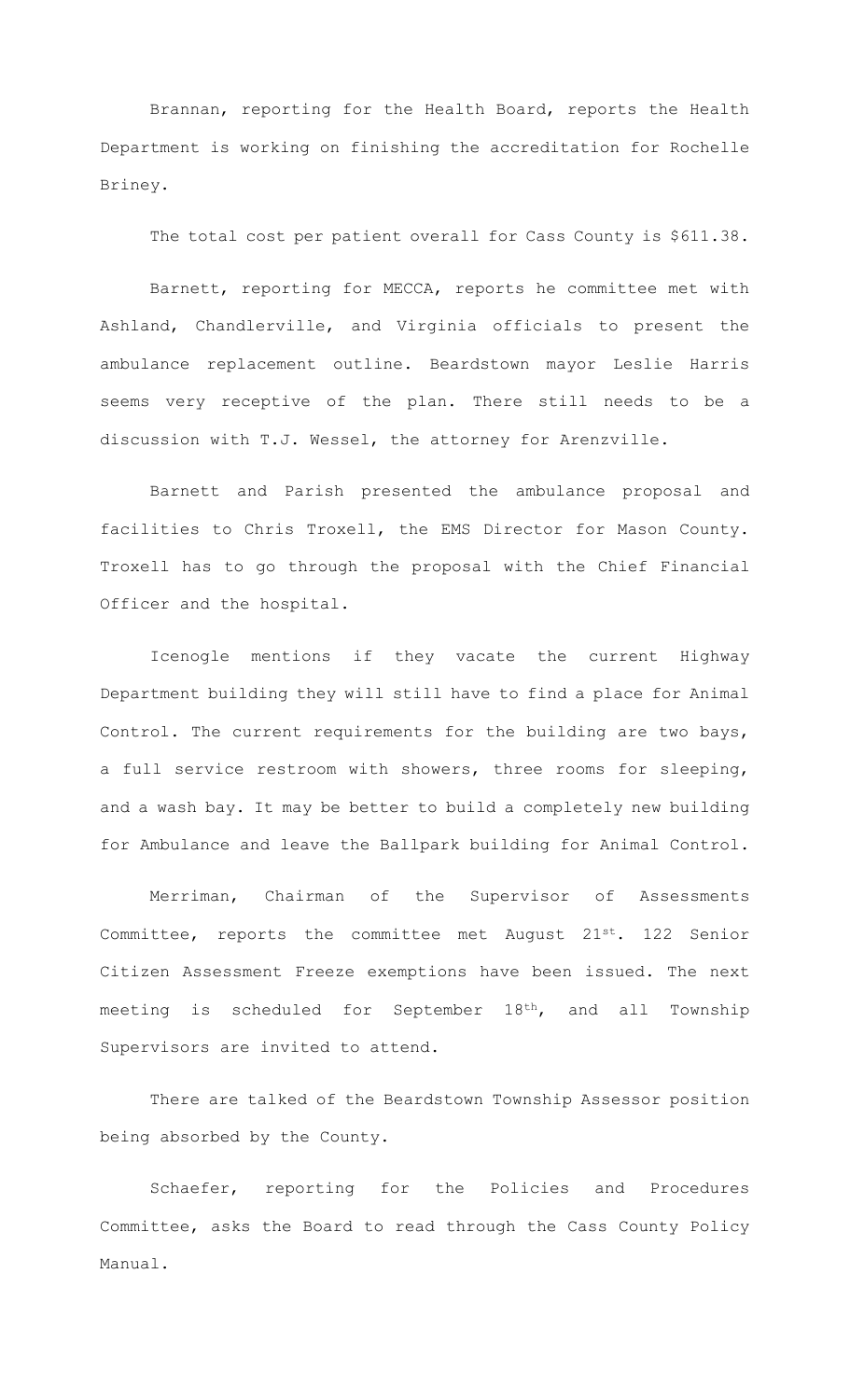Clerk Wessel clarifies that union contracts supersede the Policy Manual in the event of a conflict.

Hagloch, reporting for the Insurance and Bonds Committee, reports the committee met August 28th. The employee members were offered increase options and the general consensus is a lower premium/higher deductible plan preference. The increase has been discussed with the Fraternal Order of Police, and they have no problem with the increase.

Hagloch, reporting for the E-9-1-1 Committee, reports the committee met August 28th and approved all bills.

Parish notes the 2018 E-9-1-1 Dispatching Contract was received.

Barnett suggests requesting a 5% abatement on the increase and using the funds towards the \$2/capita ambulance charge.

Noe, reporting for O.E.D.C, reports Dustin Fritsche is looking in to building an indoor soccer facility.

There are no reports from the following committees: Finance and Judiciary Legislative Liquor Control Economic Development Rural Water Mental Health Resource Conservation O.E.D.C. Tourism Beardstown T.I.F.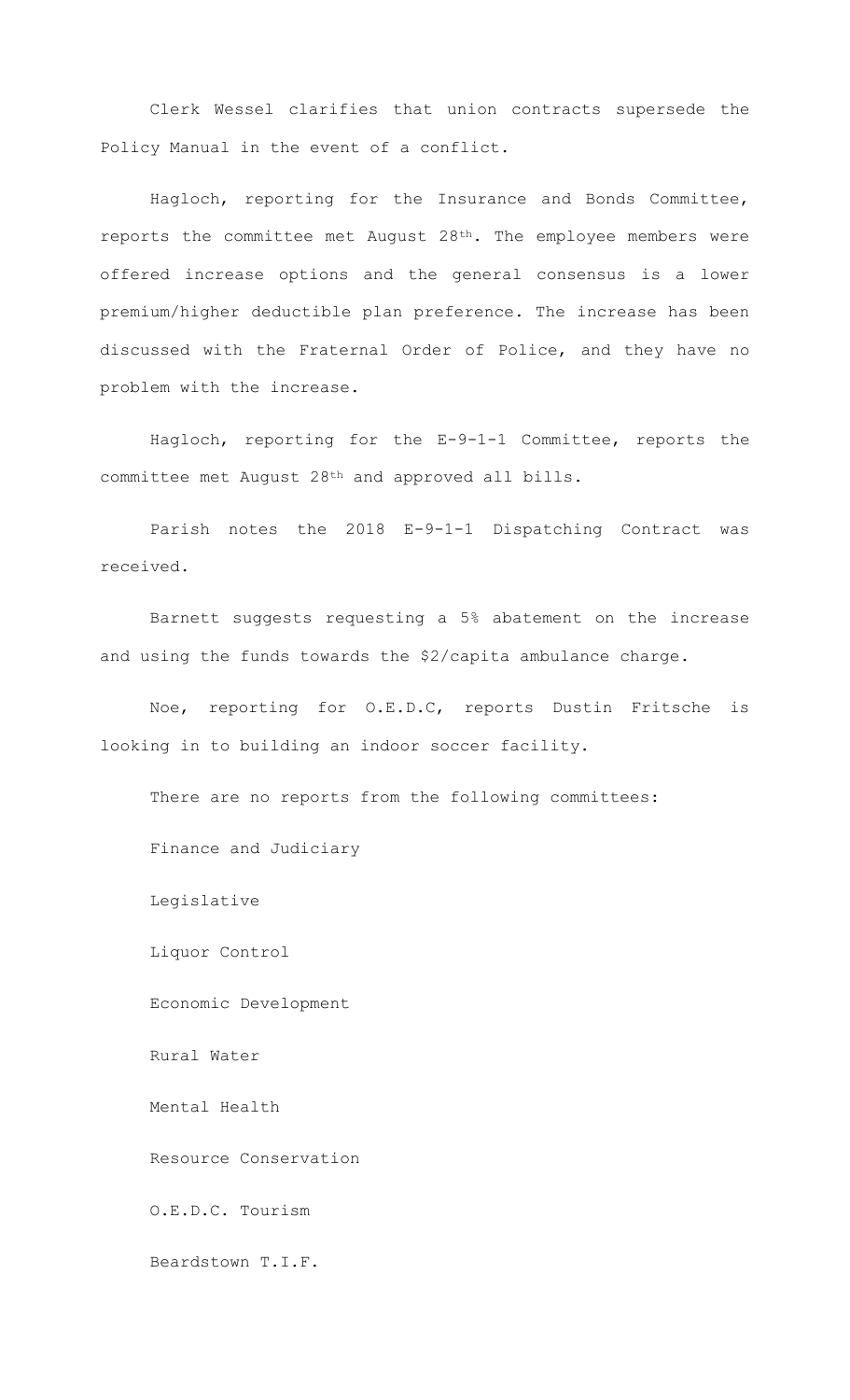Cooperative Extension

MCS Community Services

The Board next moves on to new business.

The Clerk presents the appointments to various drainage districts, Beardstown Rural Fire District, Cass Rural Water District No. 1, and the E-9-1-1 Board. Appointments are also presented for the Open Meeting Act Designee, Freedom of Information Act Officer, and Americans with Disabilities Act Administrator. A motion to approve the appointment is made by Brannan and seconded by Barnett. The vote is by acclamation and declared carried.

The Clerk next presents the monthly reports for the Sheriff, Treasurer, Zoning Officer, Circuit Clerk, County Clerk, Death Examiner, Maintenance Engineer, and State's Attorney. A motion to receive the reports is made by Merriman and seconded by Hagloch. The vote is by acclamation and declared carried.

The approval of claims is next presented. A motion to approve the claims is made by Hagloch and seconded by Brannan. Chairman Parish directs the Clerk to call roll.

The Clerk calls roll.

Roll Call:

Parish Yes Barnett Yes Noe Yes Lynn Absent Hagloch Yes Schaefer Yes Starkey Yes Douglass Yes Merriman Yes Wessel Absent Brannan Yes

As a result of the roll call, the Clerk states that all members present have voted in the affirmative. Chairman Parish declares the motion carried.